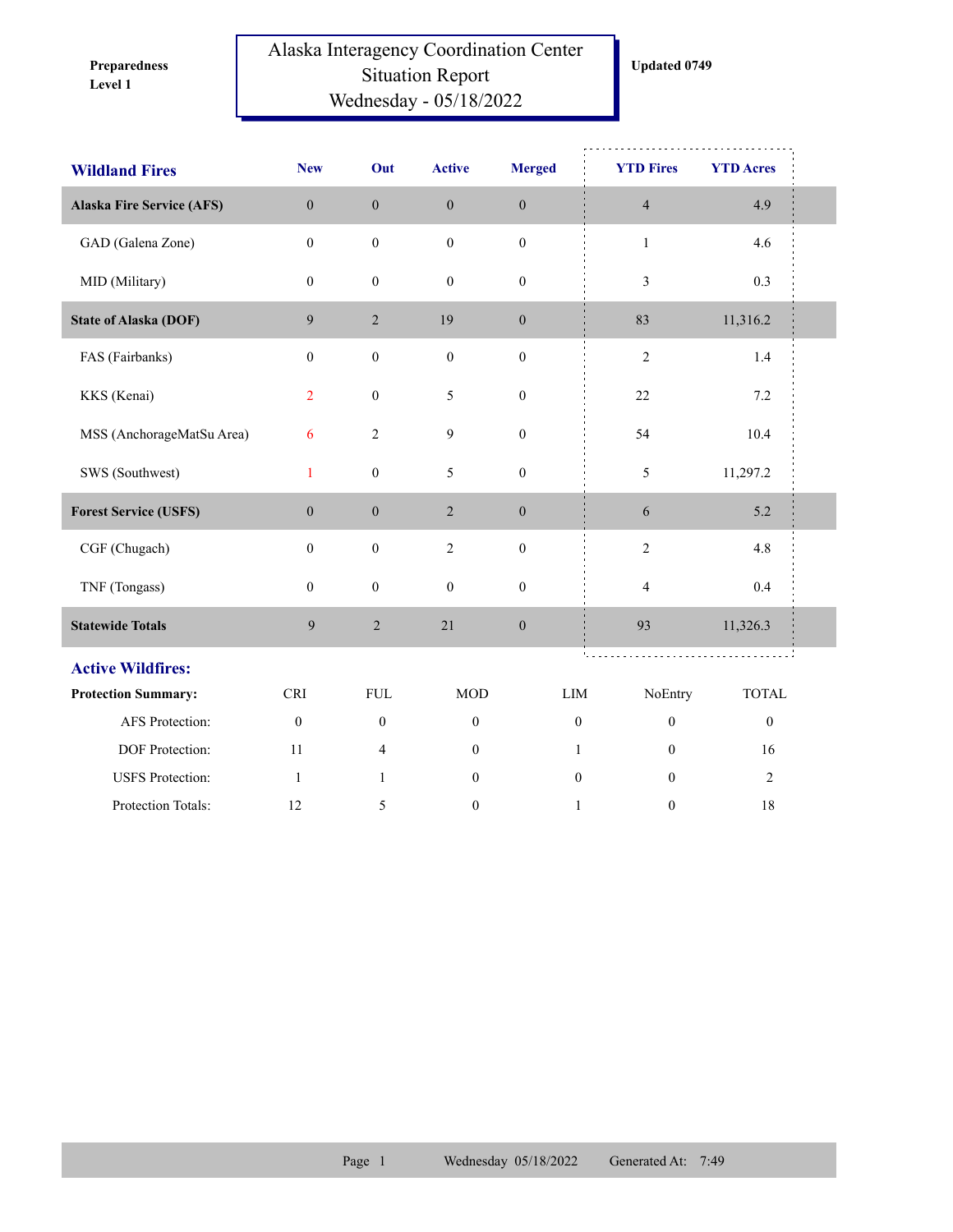## **Active Fires Status Summary**

|                         | Staffed           |                     | Unstaffed       |                   |  |  |
|-------------------------|-------------------|---------------------|-----------------|-------------------|--|--|
|                         | Contained $(S/C)$ | Uncontained $(S/U)$ | Contained (U/C) | Uncontained (U/U) |  |  |
| AFS Protection:         |                   |                     |                 |                   |  |  |
| <b>DOF</b> Protection:  |                   |                     |                 |                   |  |  |
| <b>USFS</b> Protection: |                   |                     |                 |                   |  |  |
| Status Totals:          |                   |                     |                 |                   |  |  |

| <b>Active Fires Acreage Summary</b> |                       |                |  |
|-------------------------------------|-----------------------|----------------|--|
|                                     | Acres                 | Acreage Change |  |
| 9 New                               | 43.2                  |                |  |
| 14 Monitor                          | 11,267.3              | 642.2          |  |
| 3 Prescribed                        | 872.0                 | 600.1          |  |
| 26 Fires                            | Total Acres: 12,182.5 |                |  |

## **Prescribed Fires**

|                                 | <b>YTD</b> Fires | <b>YTD</b> Acres | New | Active | Out Yesterday |
|---------------------------------|------------------|------------------|-----|--------|---------------|
| Military                        |                  | 854.0            |     |        |               |
| National Park Service           |                  | 0.1              |     |        |               |
| State of Alaska                 | ∠                | 5.1              |     |        |               |
| U.S. Forest Service             |                  | 18.0             |     |        |               |
| <b>Fuels Management Totals:</b> |                  | 877.2            |     |        |               |

## **Cause Summary For All Fires (Includes Merged Fires But Not Prescribed Fires)**

|        | Human: 79        |                | 906.8 Acres |
|--------|------------------|----------------|-------------|
|        | Lightning: $1$   |                | 0.1 Acres   |
|        | Undetermined: 13 | 10,419.4 Acres |             |
| Total: | 93               | 11,326.3 Acres |             |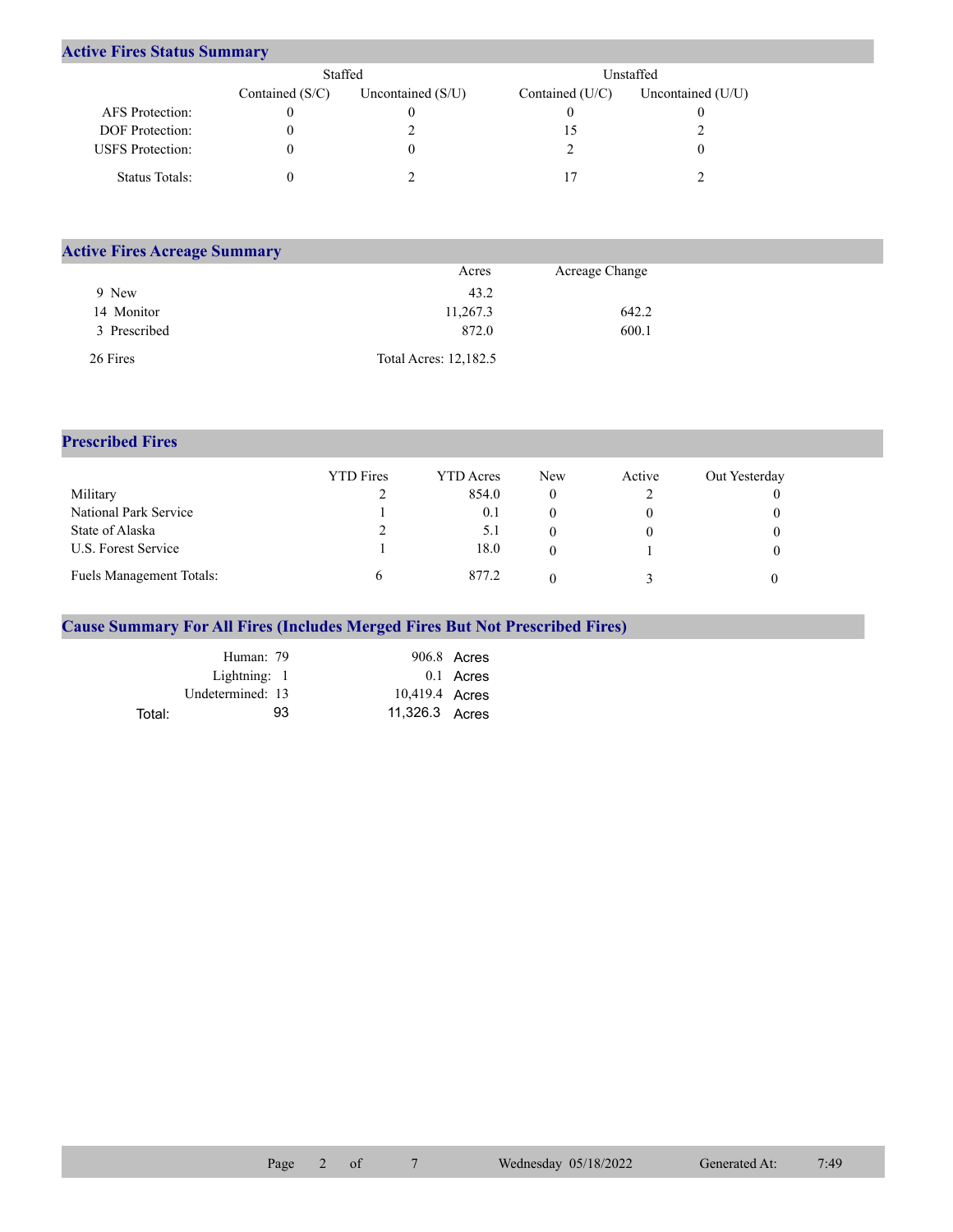| 0.1 Acreage On 05/17<br>0.2 Acreage On 05/17<br><b>AKDTS-AK Dept. Transportation</b><br>Cause:<br>MATCOM reported a vehicle fire spreading into wildland. One forestry unit responded to incident and proceeded to work<br>0.5 Acreage On 05/17 | Option: Critical<br>Area: KKS<br>Cause: Human<br>Option: Critical<br>Area: MSS<br>Undetermined<br>Option: Critical<br>Area: MSS                                                                                                                                                                                                   |
|-------------------------------------------------------------------------------------------------------------------------------------------------------------------------------------------------------------------------------------------------|-----------------------------------------------------------------------------------------------------------------------------------------------------------------------------------------------------------------------------------------------------------------------------------------------------------------------------------|
|                                                                                                                                                                                                                                                 |                                                                                                                                                                                                                                                                                                                                   |
|                                                                                                                                                                                                                                                 |                                                                                                                                                                                                                                                                                                                                   |
|                                                                                                                                                                                                                                                 |                                                                                                                                                                                                                                                                                                                                   |
|                                                                                                                                                                                                                                                 |                                                                                                                                                                                                                                                                                                                                   |
|                                                                                                                                                                                                                                                 |                                                                                                                                                                                                                                                                                                                                   |
|                                                                                                                                                                                                                                                 |                                                                                                                                                                                                                                                                                                                                   |
|                                                                                                                                                                                                                                                 |                                                                                                                                                                                                                                                                                                                                   |
|                                                                                                                                                                                                                                                 |                                                                                                                                                                                                                                                                                                                                   |
|                                                                                                                                                                                                                                                 |                                                                                                                                                                                                                                                                                                                                   |
|                                                                                                                                                                                                                                                 |                                                                                                                                                                                                                                                                                                                                   |
|                                                                                                                                                                                                                                                 |                                                                                                                                                                                                                                                                                                                                   |
|                                                                                                                                                                                                                                                 |                                                                                                                                                                                                                                                                                                                                   |
|                                                                                                                                                                                                                                                 |                                                                                                                                                                                                                                                                                                                                   |
|                                                                                                                                                                                                                                                 |                                                                                                                                                                                                                                                                                                                                   |
|                                                                                                                                                                                                                                                 |                                                                                                                                                                                                                                                                                                                                   |
|                                                                                                                                                                                                                                                 | Cause: Human                                                                                                                                                                                                                                                                                                                      |
|                                                                                                                                                                                                                                                 |                                                                                                                                                                                                                                                                                                                                   |
|                                                                                                                                                                                                                                                 | Option: Unplanned                                                                                                                                                                                                                                                                                                                 |
|                                                                                                                                                                                                                                                 | Area: SWS                                                                                                                                                                                                                                                                                                                         |
| <b>AKDNS-AK Dept. Natural Resources</b>                                                                                                                                                                                                         |                                                                                                                                                                                                                                                                                                                                   |
| Cause:                                                                                                                                                                                                                                          | Undetermined                                                                                                                                                                                                                                                                                                                      |
| 60% active perimeter, creeping and running. Four structures were threatened. J-90 deployed six smokejumpers. T-540<br>deployed two loads of water on the fire. Personnel's objective was to reach containment by the end of shift.              |                                                                                                                                                                                                                                                                                                                                   |
|                                                                                                                                                                                                                                                 |                                                                                                                                                                                                                                                                                                                                   |
|                                                                                                                                                                                                                                                 |                                                                                                                                                                                                                                                                                                                                   |
|                                                                                                                                                                                                                                                 |                                                                                                                                                                                                                                                                                                                                   |
|                                                                                                                                                                                                                                                 | Cause: Undetermined                                                                                                                                                                                                                                                                                                               |
|                                                                                                                                                                                                                                                 |                                                                                                                                                                                                                                                                                                                                   |
|                                                                                                                                                                                                                                                 |                                                                                                                                                                                                                                                                                                                                   |
| 0.1 Acreage On 05/17                                                                                                                                                                                                                            |                                                                                                                                                                                                                                                                                                                                   |
|                                                                                                                                                                                                                                                 | Option: Critical                                                                                                                                                                                                                                                                                                                  |
|                                                                                                                                                                                                                                                 |                                                                                                                                                                                                                                                                                                                                   |
| Area: MSS                                                                                                                                                                                                                                       |                                                                                                                                                                                                                                                                                                                                   |
|                                                                                                                                                                                                                                                 |                                                                                                                                                                                                                                                                                                                                   |
|                                                                                                                                                                                                                                                 | Cause: Human                                                                                                                                                                                                                                                                                                                      |
| MATCOM reported a small fire on the side of the road. Forestry engine responded. Fire was contained, controlled and                                                                                                                             |                                                                                                                                                                                                                                                                                                                                   |
| 0.1 Acreage On 05/17                                                                                                                                                                                                                            |                                                                                                                                                                                                                                                                                                                                   |
|                                                                                                                                                                                                                                                 | Option: Critical                                                                                                                                                                                                                                                                                                                  |
|                                                                                                                                                                                                                                                 | Area: MSS                                                                                                                                                                                                                                                                                                                         |
| <b>AKDTS-AK Dept. Transportation</b>                                                                                                                                                                                                            |                                                                                                                                                                                                                                                                                                                                   |
|                                                                                                                                                                                                                                                 | 40.0 Acreage On 05/17<br>The fire was reported by Alaska Fish and Game. The fire was flown by BD905 who reported the fire to be 40 acres, rank 3,<br>2.0 Acreage On 05/17<br>Option: Full<br>Area: MSS<br>Talkeetna flight service notified Forestry of smoke 10nm NE of Talkeetna. Helitack responded and conducted bucket work. |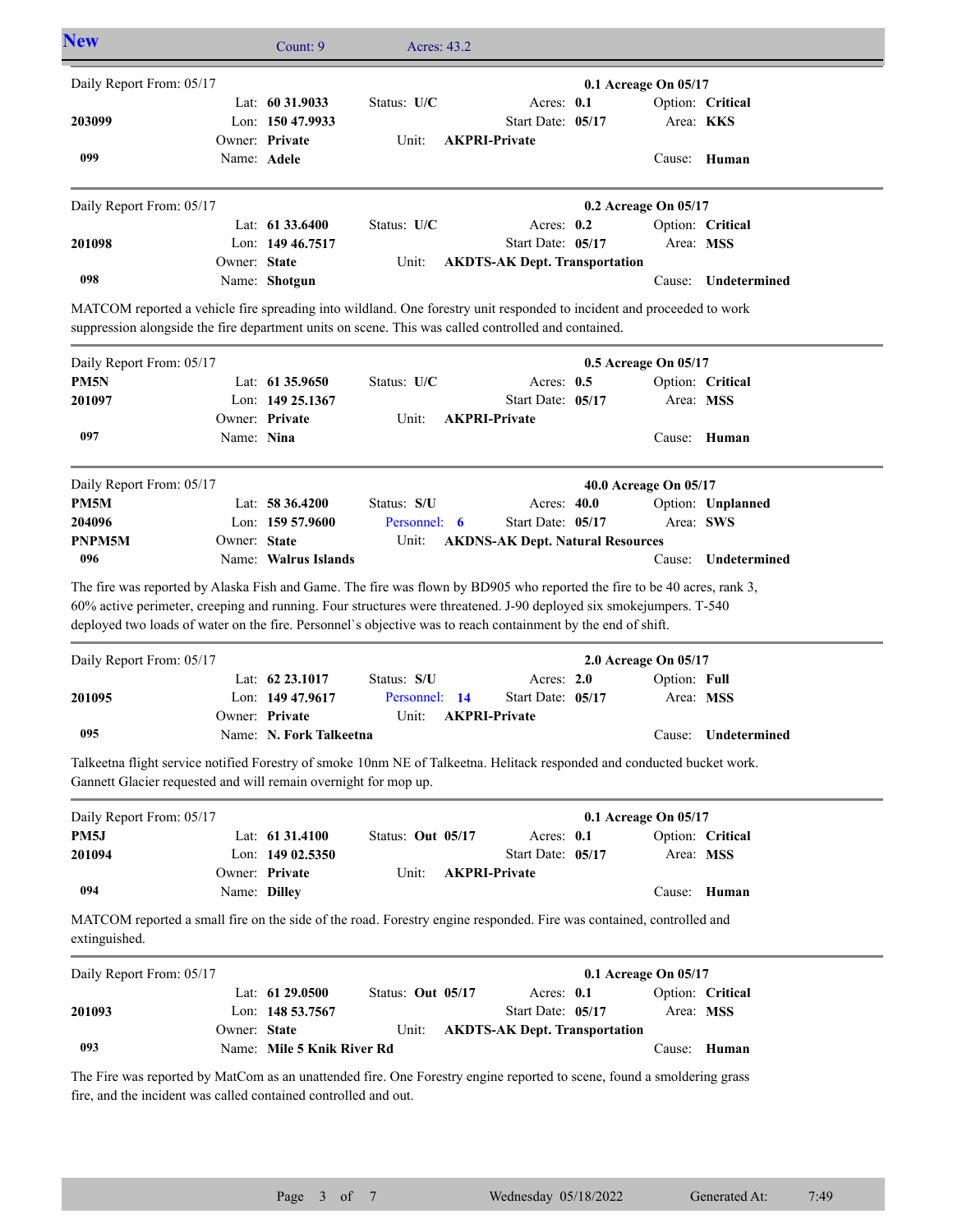| <b>New</b>               | Count: $9$                                                                                                                                                                                                                                                                                                                                                                                                                                                                                              | Acres: $43.2$ |                      |                          |       |  |
|--------------------------|---------------------------------------------------------------------------------------------------------------------------------------------------------------------------------------------------------------------------------------------------------------------------------------------------------------------------------------------------------------------------------------------------------------------------------------------------------------------------------------------------------|---------------|----------------------|--------------------------|-------|--|
| Daily Report From: 05/17 |                                                                                                                                                                                                                                                                                                                                                                                                                                                                                                         |               |                      | $0.1$ Acreage On $05/17$ |       |  |
|                          | Lat: $60\,42.8533$                                                                                                                                                                                                                                                                                                                                                                                                                                                                                      | Status: $U/C$ | Acres: $0.1$         | Option: Critical         |       |  |
| 203092                   | Lon: 151 19.2633                                                                                                                                                                                                                                                                                                                                                                                                                                                                                        |               | Start Date: 05/17    | Area: <b>KKS</b>         |       |  |
|                          | Owner: Private                                                                                                                                                                                                                                                                                                                                                                                                                                                                                          | Unit:         | <b>AKPRI-Private</b> |                          |       |  |
| 092                      | Name: Koskela                                                                                                                                                                                                                                                                                                                                                                                                                                                                                           |               |                      | Cause:                   | Human |  |
|                          | Report of wildland fire came in from AST. DOF engines responded with SFD. Once on scene, an 8x8 fire burning in slash and<br>leaf litter. Fire had been suppressed by SFD and when DOF arrived, there was no heat nor smoke showing. There was<br>another 10x10 pile on the property that was suppressed by DOF engines. Both piles were unattended by home owner and no<br>one was home on the property. Forestry left official notice for LO to get ahold of Forestry. Fire placed in monitor status. |               |                      |                          |       |  |
| Daily Report From: 05/17 |                                                                                                                                                                                                                                                                                                                                                                                                                                                                                                         |               |                      | $0.1$ Acreage On $05/17$ |       |  |
|                          | Lat: $6145.3386$                                                                                                                                                                                                                                                                                                                                                                                                                                                                                        | Status: $U/C$ | Acres: $0.1$         | Option: Critical         |       |  |
| 201091                   | Lon: $15004.8182$                                                                                                                                                                                                                                                                                                                                                                                                                                                                                       |               | Start Date: 05/17    | Area: MSS                |       |  |
|                          | Owner: Private                                                                                                                                                                                                                                                                                                                                                                                                                                                                                          | Unit:         | <b>AKPRI-Private</b> |                          |       |  |

MATCOM reported a structure fire in the willow area. Forestry responded and established unified command with Caswell fire. Wildland involvement was contained and controlled. Fire placed in monitor.

Name: **Bills Place**

**091**

Cause: **Human**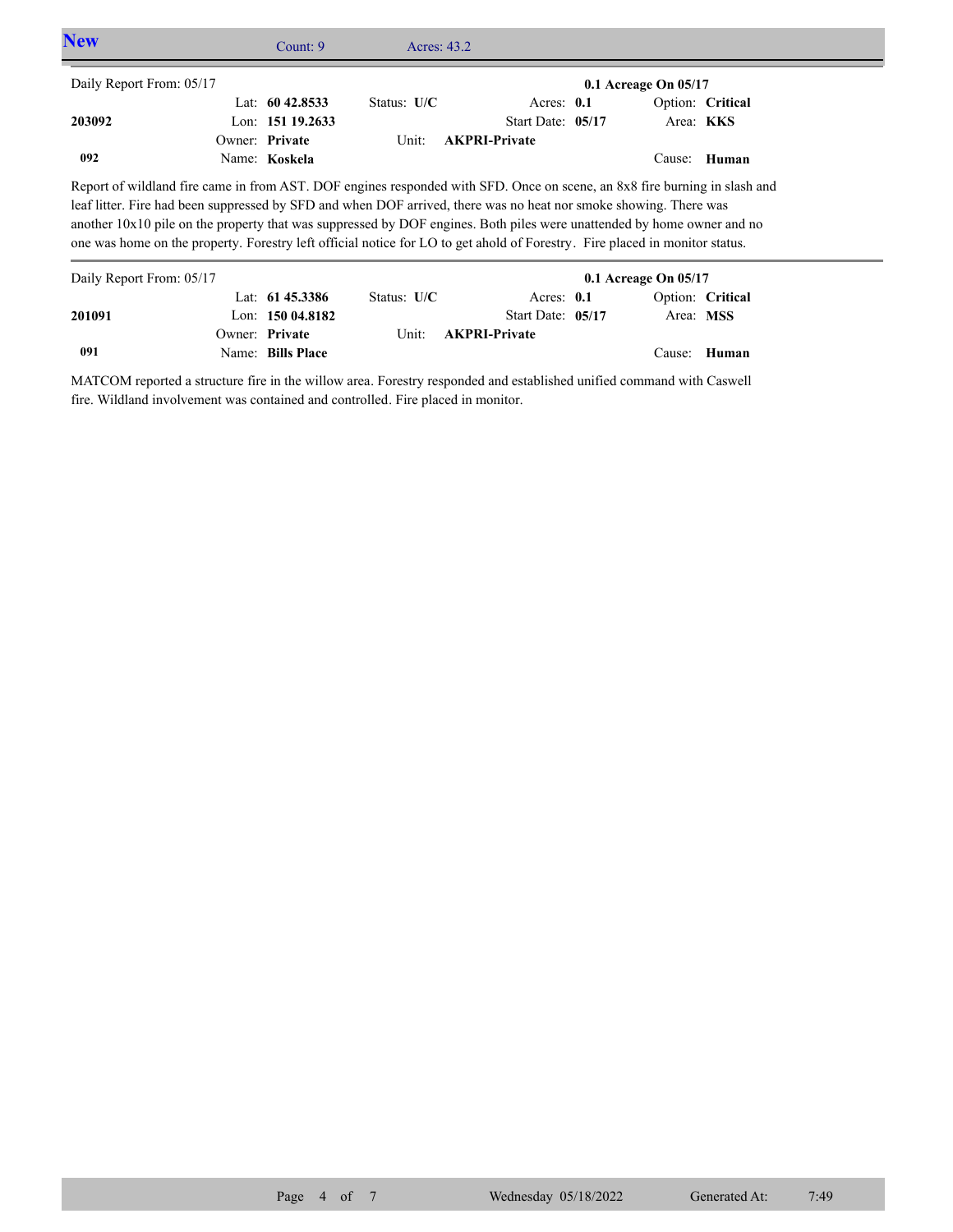| <b>Monitor</b><br>Count: 14 | Acres: 11,267.3 | Acreage Change: 642.2 |  |
|-----------------------------|-----------------|-----------------------|--|
|-----------------------------|-----------------|-----------------------|--|

**These fires are currently in monitor status. Monitoring schedules are based on defined timeframes, but are dependent on available resources, and weather conditions. When monitoring occurs, information will be updated.**

| Last Report: 05/16       |              |                                   |             | 0.5 Acreage On 05/16                     |                  |                                 |
|--------------------------|--------------|-----------------------------------|-------------|------------------------------------------|------------------|---------------------------------|
| <b>PM38</b>              |              | Lat: $59\,42.6226$                | Status: U/C | Acres: $0.5$                             | Option: Full     |                                 |
| 204090                   |              | Lon: 161 53.2962                  |             | Start Date: 05/16                        | Area: SWS        |                                 |
| PNPM38                   |              | Owner: ANCSA                      | Unit:       | <b>AKVLN-Qanirtuuq, Incorporated</b>     |                  |                                 |
| 090                      |              | Name: Arolik                      |             |                                          |                  | Cause: Undetermined             |
| Last Report: 05/16       |              |                                   |             | 0.1 Acreage On 05/16                     |                  |                                 |
| <b>PM36</b>              |              | Lat: $61\,30.5267$                | Status: U/C | Acres: 0.1                               |                  | Option: Critical                |
| 201088                   |              | Lon: 149 39.5567                  |             | Start Date: 05/16                        | Area: MSS        |                                 |
| PNPM36                   |              | Owner: Private                    | Unit:       | <b>AKPRI-Private</b>                     |                  |                                 |
| 088                      |              | Name: Shearwater                  |             |                                          | Cause:           | Undetermined                    |
| Last Report: 05/15       |              |                                   |             | 0.5 Acreage On 05/15                     |                  |                                 |
| PM2L                     |              | Lat: 57 50.7233                   | Status: U/C | Acres: $0.5$                             | Option: Full     |                                 |
| 203084                   |              | Lon: 152 37.9833                  |             | Start Date: 05/15                        | Area: <b>KKS</b> |                                 |
| <b>PNPM2L</b>            |              | Owner: ANCSA                      | Unit:       | <b>AKVLN-Ouzinkie Native Corporation</b> |                  |                                 |
| 084                      |              | Name: Antone Larsen               |             |                                          |                  | Cause: Human                    |
| Last Report: 05/16       |              |                                   |             |                                          |                  | No Acreage Change Since 05/15   |
| <b>PM14</b>              |              | Lat: 62 17.2640                   | Status: U/C | Acres: 0.2                               |                  | Option: Critical                |
| 201082                   |              | Lon: 150 05.0676                  |             | Start Date: 05/15                        | Area: MSS        |                                 |
| PNPM14                   |              | Owner: Private                    | Unit:       | <b>AKPRI-Private</b>                     |                  |                                 |
| 082                      |              | Name: Family Circle               |             |                                          | Cause:           | Undetermined                    |
| Last Report: 05/12       |              |                                   |             | 0.2 Acreage On 05/12                     |                  |                                 |
|                          |              | Lat: 60 27.8230                   | Status: U/C | Acres: $0.2$                             |                  | Option: Critical                |
| 203079                   |              | Lon: 151 10.3720                  |             | Start Date: 05/12                        | Area: KKS        |                                 |
|                          | Owner: State |                                   | Unit:       | <b>AKDNS-AK Dept. Natural Resources</b>  |                  |                                 |
| 079                      |              | Name: Wendy Lane                  |             |                                          | Cause:           | Human                           |
| Daily Report From: 05/17 |              |                                   |             |                                          |                  | No Acreage Change Since 05/14   |
|                          |              | Lat: 51 57.2683                   | Status: U/U | Acres: 885.2                             |                  | Option: Unplanned               |
| 204078                   |              | Lon: $17638.7183$                 |             | Start Date: 05/08                        | Area: SWS        |                                 |
|                          | Owner: DOD   |                                   | Unit:       | <b>AKNVQ-U.S. Navy</b>                   |                  |                                 |
| 078                      | Name: Adak   |                                   |             |                                          |                  | Cause: Human                    |
| No Night Report          |              |                                   |             |                                          |                  |                                 |
| Last Report: 05/12       |              |                                   |             | 0.1 Acreage On 05/12                     |                  |                                 |
| PMS1                     |              | Lat: 61 43.9700                   | Status: U/C | Acres: 0.1                               | Option: Full     |                                 |
| 201077                   |              | Lon: 149 01.7300                  |             | Start Date: 05/12                        | Area: MSS        |                                 |
|                          | Owner: State |                                   | Unit:       | <b>AKDNS-AK Dept. Natural Resources</b>  |                  |                                 |
| 077                      |              | Name: Buffalo Mine Coal Seam 2022 |             |                                          | Cause:           | Lightning                       |
| Last Report: 05/14       |              |                                   |             |                                          |                  | 29.0 Acreage Change Since 05/13 |
| PMR4                     |              | Lat: 55 20.5650                   | Status: U/C | Acres: 69.0                              |                  | Option: Unplanned               |
| 204074                   |              | Lon: 160 26.0880                  |             | Start Date: 05/12                        | Area: SWS        |                                 |
| PNPMR4                   |              | Owner: ANCSA                      | Unit:       | <b>AKVLN-Shumagin Corporation</b>        |                  |                                 |
| 074                      |              | Name: Danger Point                |             |                                          | Cause:           | Undetermined                    |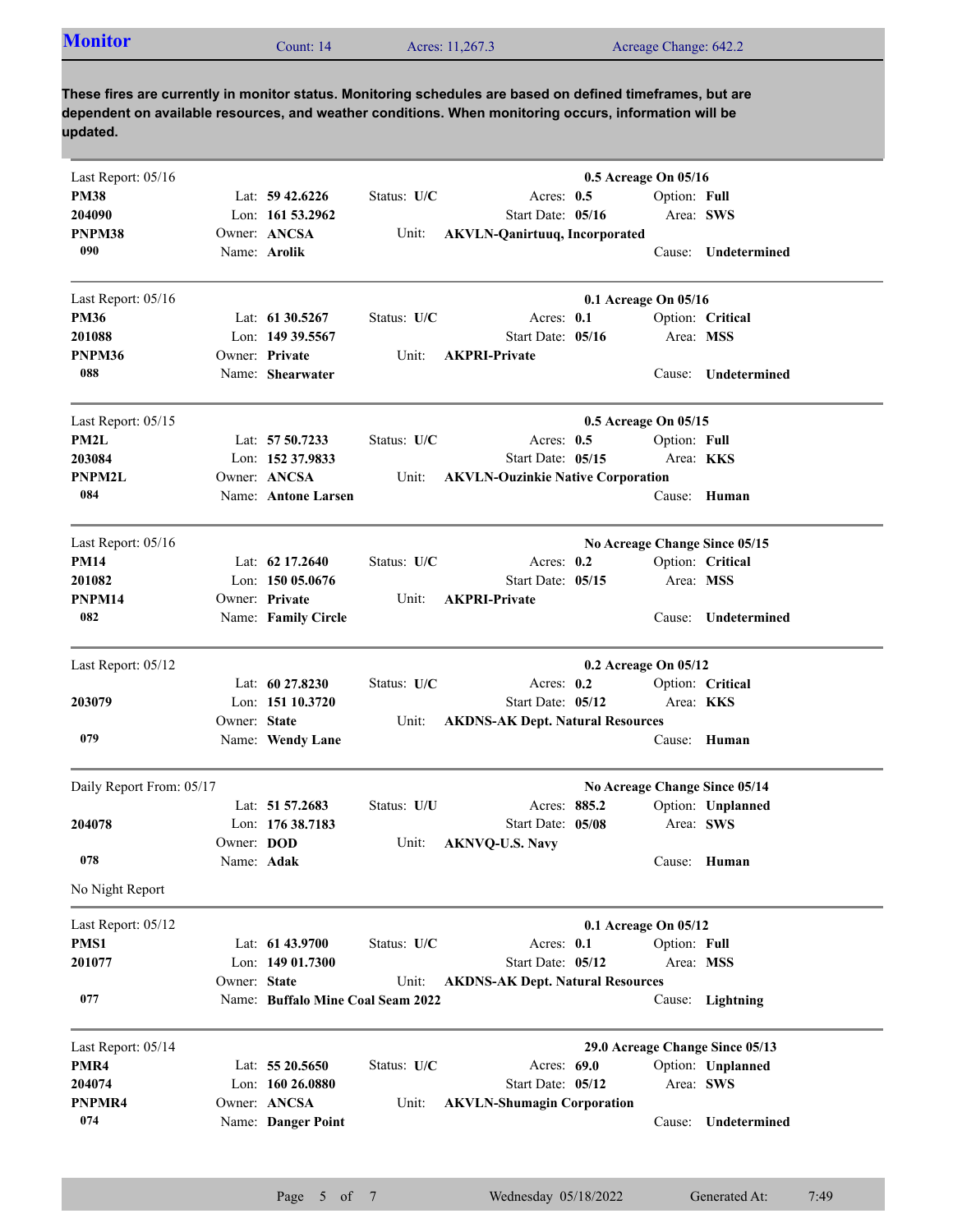| <b>Monitor</b> | Count: 14 | Acres: 11,267.3 | Acreage Change: 642.2 |  |
|----------------|-----------|-----------------|-----------------------|--|

**These fires are currently in monitor status. Monitoring schedules are based on defined timeframes, but are dependent on available resources, and weather conditions. When monitoring occurs, information will be updated.**

| Last Report: 05/12       |              |                           |               |                                                   |                 | 0.1 Acreage On 05/12 |                                  |
|--------------------------|--------------|---------------------------|---------------|---------------------------------------------------|-----------------|----------------------|----------------------------------|
| PMR3                     |              | Lat: 61 23.8210           | Status: U/C   | Acres: 0.1                                        |                 |                      | Option: Critical                 |
| 201073                   |              | Lon: 149 28.3180          |               | Start Date: 05/11                                 |                 | Area: MSS            |                                  |
|                          |              | Owner: County             | Unit:         | <b>AKAKS-Anchorage, Municipality of</b>           |                 |                      |                                  |
| 073                      |              | Name: Birchwood           |               |                                                   |                 |                      | Cause: Human                     |
| Last Report: 05/12       |              |                           |               |                                                   |                 |                      | 2.0 Acreage Change Since 05/11   |
|                          |              | Lat: $57\,42.9640$        | Status: U/C   | Acres: $4.0$                                      |                 |                      | Option: Critical                 |
| 203071                   |              | Lon: 152 36.0270          |               | Start Date: 05/11                                 |                 | Area: <b>KKS</b>     |                                  |
|                          |              | Owner: County             | Unit:         | <b>AKAKS-Kodiak Island Borough</b>                |                 |                      |                                  |
| 071                      |              | Name: Bell Flats          |               |                                                   |                 |                      | Cause: Human                     |
| Last Report: 05/13       |              |                           |               |                                                   |                 |                      | No Acreage Change Since 05/12    |
| PMG1                     |              | Lat: $6029.7833$          | Status: U/C   | Acres: 4.3                                        |                 |                      | Option: Critical                 |
| 000066                   |              | Lon: $14947.3100$         |               | Start Date: 05/10                                 |                 | Area: CGF            |                                  |
| P0PMG1                   |              | Owner: County             | Unit:         | <b>AKAKS-Kenai Peninsula Borough</b>              |                 |                      |                                  |
| 066                      |              | Name: Kenai Lake Overlook |               |                                                   |                 | Cause:               | Undetermined                     |
| Daily Report From: 05/17 |              |                           |               |                                                   |                 |                      | No Acreage Change Since 05/16    |
| PMF8                     |              | Lat: 61 34.9950           | Status: $U/C$ | Acres: $0.1$                                      |                 |                      | Option: Critical                 |
| 201064                   |              | Lon: $14942.6950$         |               | Start Date: 05/10                                 |                 | Area: MSS            |                                  |
| <b>PNPMF8</b>            | Owner: State |                           | Unit:         | <b>AKDTS-AK Dept. Transportation</b>              |                 |                      |                                  |
| 064                      |              | Name: Forest Hills        |               |                                                   |                 |                      | Cause: Human                     |
| No Night Report          |              |                           |               |                                                   |                 |                      |                                  |
| Last Report: 05/11       |              |                           |               |                                                   |                 |                      | No Acreage Change Since 05/10    |
| PL8P                     |              | Lat: $60\,29.5458$        | Status: U/C   | Acres: $0.5$                                      |                 | Option: Full         |                                  |
| 232057                   |              | Lon: $14959.2440$         |               | Start Date: 05/08                                 |                 | Area: CGF            |                                  |
| P0PL8P                   | Owner: USFS  |                           | Unit:         | <b>AKCGF-Chugach National Forest</b>              |                 |                      |                                  |
| 057                      |              | Name: West Juneau         |               |                                                   |                 |                      | Cause: Human                     |
| Last Report: 04/26       |              |                           |               |                                                   |                 |                      | 609.7 Acreage Change Since 04/23 |
| PKS1                     |              | Lat: $60\,32.1500$        | Status: U/U   |                                                   | Acres: 10,302.5 |                      | Option: Limited                  |
| 204012                   |              | Lon: 160 54.7500          |               | Start Date: 04/16                                 |                 | Area: SWS            |                                  |
| <b>PNPKS1</b>            |              | Owner: USFWS              | Unit:         | <b>AKYDR-Yukon Delta National Wildlife Refuge</b> |                 |                      |                                  |
| 012                      |              | Name: Kwethluk            |               |                                                   |                 |                      | Cause: Undetermined              |